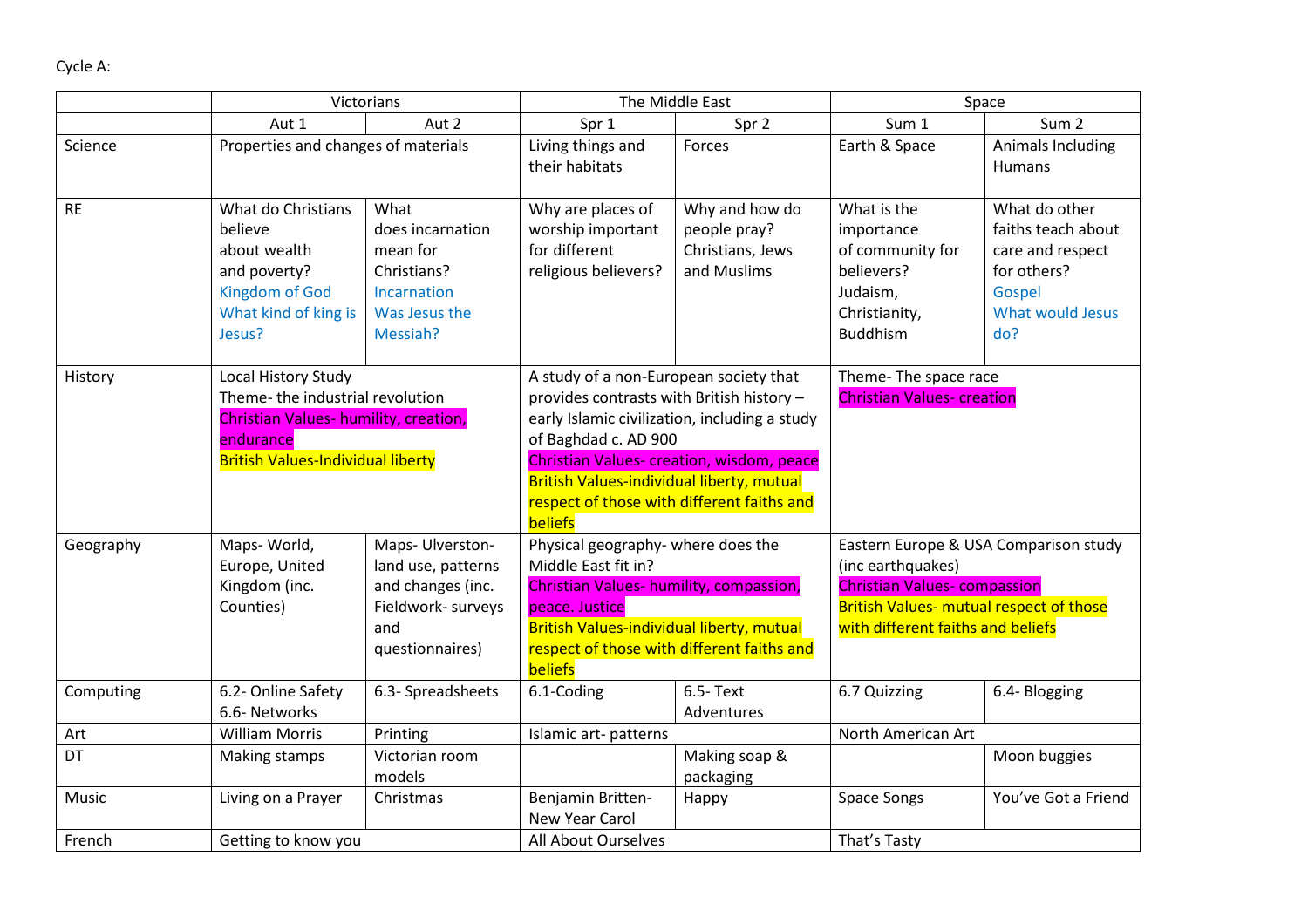| PE                 | <b>Christian Values- Friendship</b><br><b>British Values- mutual respect and</b><br>tolerance of those with different faiths<br>and beliefs<br>Dance-football                                                                                                                                                                                                                                            | Gymnastics-body                                                                                                                                                                         | Swimming                                                                                                                                                                                                                                                       | Swimming                                                                                | <b>OAA</b>                                                                                                                                                                                                                                                                                                                     | Athletics                                                                                                                                                                                                                                                                                                                                                                       |
|--------------------|----------------------------------------------------------------------------------------------------------------------------------------------------------------------------------------------------------------------------------------------------------------------------------------------------------------------------------------------------------------------------------------------------------|-----------------------------------------------------------------------------------------------------------------------------------------------------------------------------------------|----------------------------------------------------------------------------------------------------------------------------------------------------------------------------------------------------------------------------------------------------------------|-----------------------------------------------------------------------------------------|--------------------------------------------------------------------------------------------------------------------------------------------------------------------------------------------------------------------------------------------------------------------------------------------------------------------------------|---------------------------------------------------------------------------------------------------------------------------------------------------------------------------------------------------------------------------------------------------------------------------------------------------------------------------------------------------------------------------------|
|                    | <b>Invasion Games-</b><br>football                                                                                                                                                                                                                                                                                                                                                                       | symmetry<br>Fitness-circuit<br>training                                                                                                                                                 | Netball                                                                                                                                                                                                                                                        | Dance-On the<br>beach                                                                   | Gymnastics- group<br>work<br><b>Christian Values-</b><br>Friendship                                                                                                                                                                                                                                                            | Cricket                                                                                                                                                                                                                                                                                                                                                                         |
| PSHE & Citizenship | Media literacy and<br>Digital resilience<br>Evaluating media<br>sources; sharing<br>things online<br>Respecting<br>ourselves and<br>others Expressing<br>opinions and<br>respecting other<br>points of view,<br>including discussing<br>topical issues<br><b>Christian Values-</b><br>Respect<br><b>British Values-</b><br>mutual respect,<br>tolerance of those<br>with different<br>faiths and beliefs | Safe relationships<br>Recognising and<br>managing pressure;<br>consent in different<br>situations<br><b>Christian Values-</b><br>Friendship<br><b>British Values-</b><br>mutual respect | Belonging to a<br>community Valuing<br>diversity;<br>challenging<br>discrimination and<br>stereotypes<br><b>Christian Values-</b><br><b>Respect</b><br><b>British Values-</b><br>mutual respect,<br>tolerance of those<br>with different<br>faiths and beliefs | Money and Work<br>Influences and<br>attitudes to money;<br>money and<br>financial risks | Physical health and<br>Mental wellbeing<br>What affects<br>mental health and<br>ways to take care<br>of it; managing<br>change, loss and<br>bereavement;<br>managing time<br>online<br>Keeping safe<br>Keeping personal<br>information safe;<br>regulations and<br>choices; drug use<br>and the law; drug<br>use and the media | Families and<br>friendships<br>Attraction to<br>others; romantic<br>relationships; civil<br>partnership and<br>marriage<br>Growing and<br>changing Human<br>reproduction and<br>birth; increasing<br>independence;<br>managing<br>transitions<br>Y6- Sex &<br>relationships<br>education<br><b>Christian Values-</b><br>Friendship<br><b>British Values-,</b><br>mutual respect |
| Global Citizenship | Identity and Belonging - What does it<br>mean to be British? How did the Victorian<br>Era effect this? How would you feel if<br>someone from another country came to<br>rule our country?                                                                                                                                                                                                                |                                                                                                                                                                                         | Identity and Belonging- How does it feel<br>to belong to a country? How is this part of<br>your identity? How would you feel if you<br>had to flee your country and move                                                                                       |                                                                                         | Identity and Belonging-How did the space<br>race make some people in the USA and<br>the Soviet Union feel a sense of<br>belonging?                                                                                                                                                                                             |                                                                                                                                                                                                                                                                                                                                                                                 |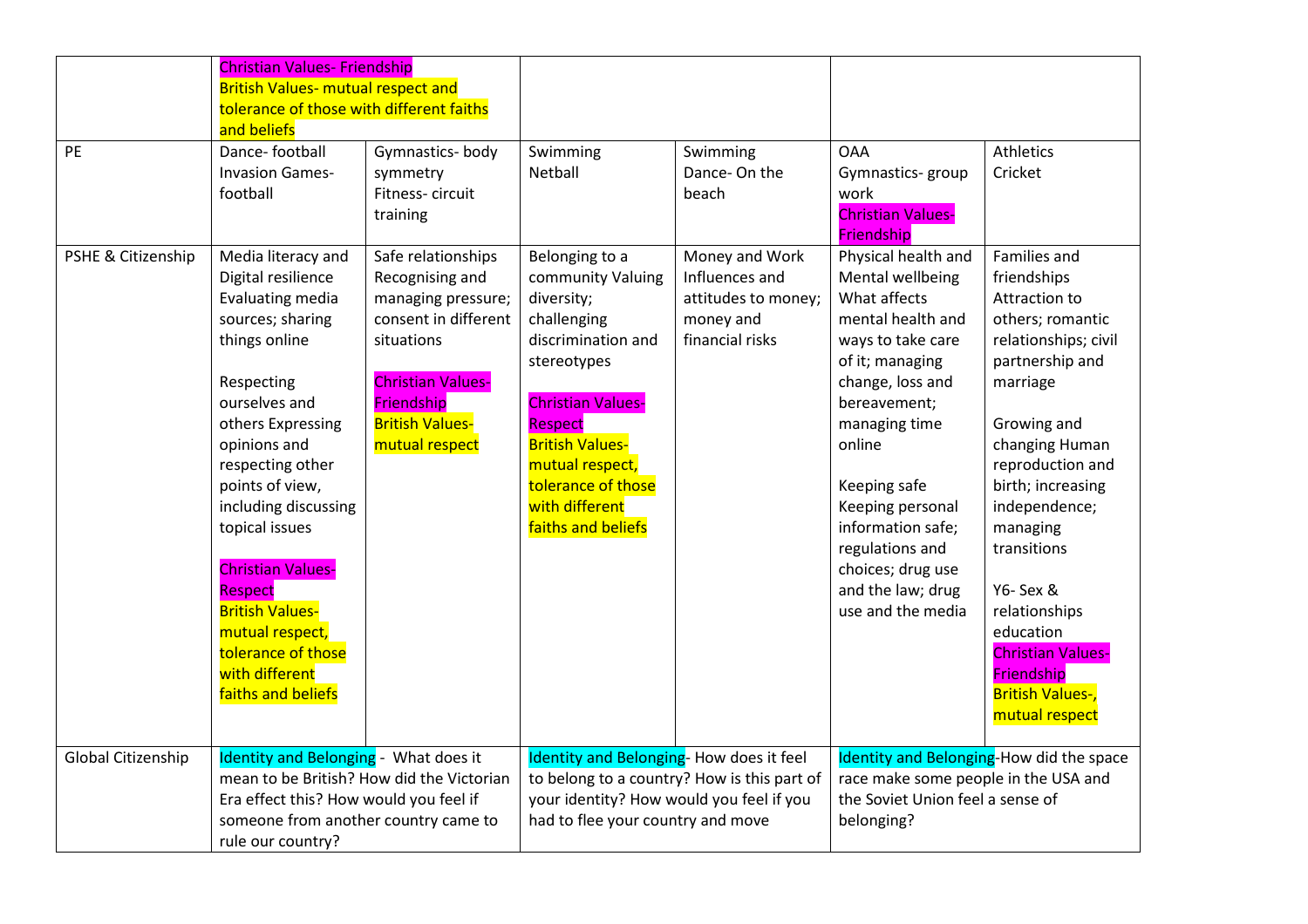|                        | Social Justice- Were workers treated fairly<br>during the industrial revolution? Has this<br>changed?<br><b>Conflict and Peace-How can we resolve</b><br>conflicts in our classroom? How did the<br>factory workers resolve conflicts?<br><b>Rights and Responsibilities</b> - What are our<br>rights and responsibilities? How did<br>Victorian workers 'fight' for their rights?<br>Sustainable Development- What was the<br>effect of the industrial revolution on the<br>environment? How can we make changes<br>to protect the environment? What has<br>become more/ less sustainable since<br>Victorian times?                                                                                                                                                                                                                                                                                                                                                                                                                                                                                                                                                                                                                         | somewhere else? How could we help to<br>make refugees feel like they belong?<br>Social Justice- Are refugees treated fairly?<br><b>Conflict and Peace- How does conflict</b><br>effect people?<br><b>Rights and Responsibilities-How are we</b><br>responsible for other people, in our<br>homes, school, town, county, world?<br>Sustainable Development-                                                                                                                                                                                                                                                                                                                                                                                                                                                                                                                  | Social Justice- Are workers around the<br>world treated fairly?<br>Conflict and Peace-How can we live more<br>peacefully?<br><b>Rights and Responsibilities- What are the</b><br>rights of children around the world<br>today?<br>Sustainable Development-What can we<br>learn from space exploration?                                             |
|------------------------|----------------------------------------------------------------------------------------------------------------------------------------------------------------------------------------------------------------------------------------------------------------------------------------------------------------------------------------------------------------------------------------------------------------------------------------------------------------------------------------------------------------------------------------------------------------------------------------------------------------------------------------------------------------------------------------------------------------------------------------------------------------------------------------------------------------------------------------------------------------------------------------------------------------------------------------------------------------------------------------------------------------------------------------------------------------------------------------------------------------------------------------------------------------------------------------------------------------------------------------------|-----------------------------------------------------------------------------------------------------------------------------------------------------------------------------------------------------------------------------------------------------------------------------------------------------------------------------------------------------------------------------------------------------------------------------------------------------------------------------------------------------------------------------------------------------------------------------------------------------------------------------------------------------------------------------------------------------------------------------------------------------------------------------------------------------------------------------------------------------------------------------|----------------------------------------------------------------------------------------------------------------------------------------------------------------------------------------------------------------------------------------------------------------------------------------------------------------------------------------------------|
| <b>RRSA</b> references | Article 19- You have the right to be protected from<br>being hurt and mistreated.<br>Article 24- You have the right to the best health care<br>possible, safe water to drink, nutritious food, a clean and<br>safe environment, and information to help you stay well.<br>Article 26- You have the right to help from the<br>government if you are poor or in need.<br>Article 27- You have the right to food, clothing, a safe<br>place to live and to have your basic needs met. You<br>should not be disadvantaged so that you can't do many<br>of the things other kids can do.<br>Article 28- you have the right to a good quality<br>education. You should be encouraged to go to school to<br>the highest level you can.<br>Article 29- Your education should help you use and<br>develop your talents and abilities.<br>Article 31- You have the right to play and rest.<br>Article 32- You have the right to protection from<br>work that harms you and is bad for your health and<br>education. If you work, you have the right to be paid<br>fairly.<br>Article 37- No-one is allowed to punish you in a cruel<br>or harmful way.<br>Article 39- You have the right to help if you have been<br>hurt, neglected or badly treated. | Article 8- You have the right to an identity- an official<br>record of who you are. No-one should take this away<br>from you.<br>Article 10- If you live in a different country than your<br>parents do, you have the right to be together in the same<br>place.<br>Article 14- You have the right to choose your own<br>religion and beliefs. Your parents should help you decide<br>what is right and wrong, and what is best for you.<br>Article 22- You have the right to protection and help<br>if you are a refugee.<br>Article 30- You have the right to practice your own<br>culture, language and religion- or any you choose.<br>Minority and indigenous groups need special protection<br>of this right.<br>Article 38- You have the right to protection and<br>freedom from war. Children under 15 cannot be forced to<br>go into the army or take part in war. | Article 28- You have the right to a good quality<br>education. You should be encouraged to go to school to<br>the highest level you can.<br>Article 29- Your education should help you use and<br>develop your talents and abilities. It should also help you<br>to learn to live peacefully, protect the environment and<br>respect other people. |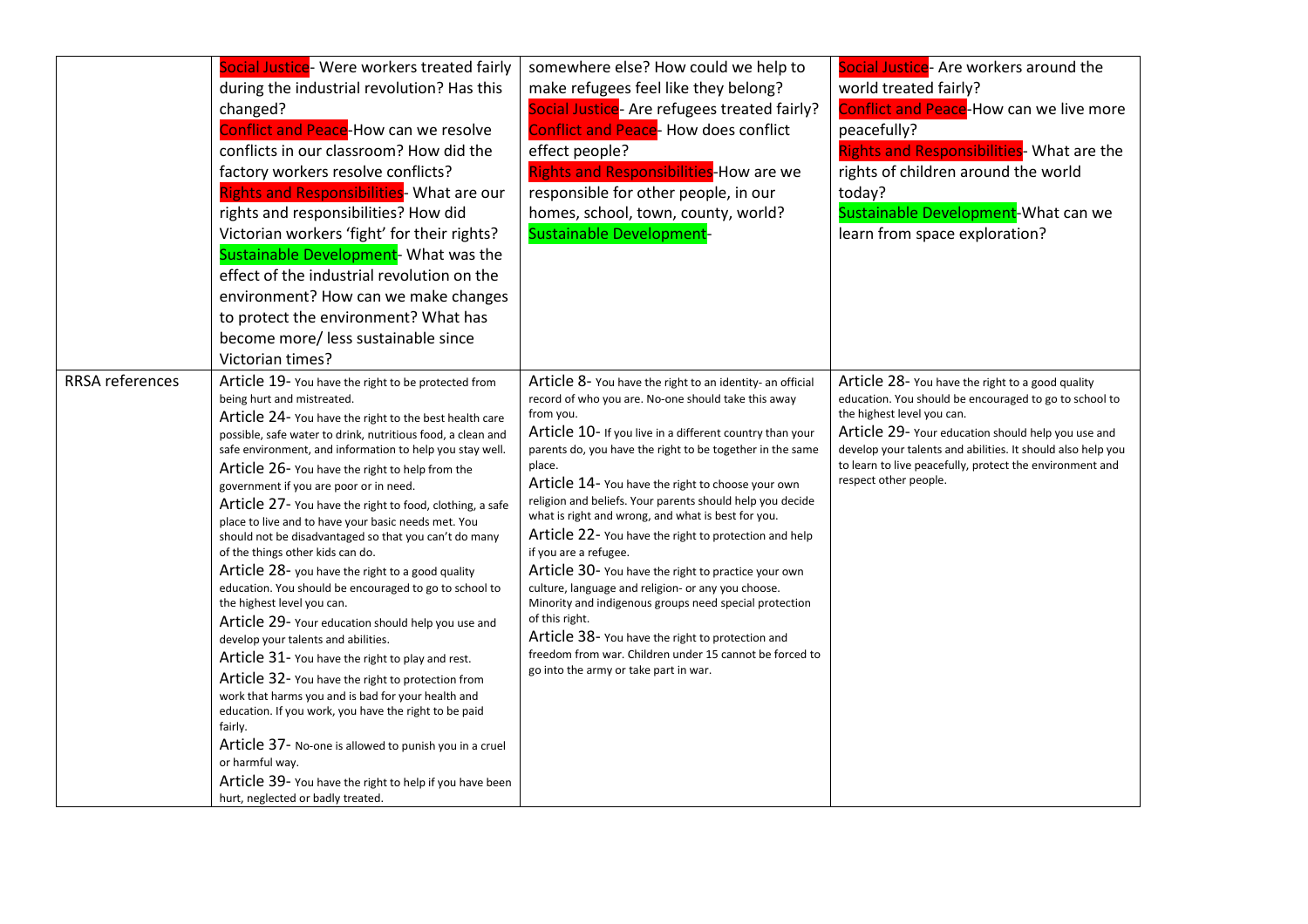| Cycle B        | World War Two                                                                        |                                               |                                                                                                               | Ancient Egypt                                         | Our Changing World                                                                                            |                                            |
|----------------|--------------------------------------------------------------------------------------|-----------------------------------------------|---------------------------------------------------------------------------------------------------------------|-------------------------------------------------------|---------------------------------------------------------------------------------------------------------------|--------------------------------------------|
|                | Aut 1                                                                                | Aut 2                                         | Spr 1                                                                                                         | Spr 2                                                 | Spr 1                                                                                                         | Spr 2                                      |
| <b>Science</b> | Animals including                                                                    | Light                                         | Micro-organisms &                                                                                             | Evolution & Inheritance                               | Electricity                                                                                                   | Scientists and                             |
|                | humans.                                                                              |                                               | classification                                                                                                |                                                       |                                                                                                               | inventors                                  |
| <b>RE</b>      | How do Christians                                                                    | Why do Christians                             | What do Old Testament                                                                                         | Easter. Was the crucifixion of Why is the Holy Spirit |                                                                                                               | What does it mean to                       |
|                | demonstrate                                                                          | associate Christmas                           | stories teach about God?                                                                                      | Jesus a sacrifice? Salvation                          | important for Christians?                                                                                     | be a religious believer                    |
|                | justice in their<br>lives? People of                                                 | with<br>peace? Incarnation                    | (Link with Judaism and<br>Torah). God What does it                                                            | What did Jesus do to save<br>human beings?            | (Pentecost)                                                                                                   | in British society<br>today? Explore other |
|                | <b>God How can</b>                                                                   |                                               | mean if God is Holy and                                                                                       |                                                       |                                                                                                               | religions - Islam,                         |
|                | following God bring                                                                  |                                               | loving?                                                                                                       |                                                       |                                                                                                               | Judaism,                                   |
|                | freedom and                                                                          |                                               |                                                                                                               |                                                       |                                                                                                               | Buddhism Creation /                        |
|                | justice?                                                                             |                                               |                                                                                                               |                                                       |                                                                                                               | <b>Fall Conflicts with</b>                 |
|                |                                                                                      |                                               |                                                                                                               |                                                       |                                                                                                               | science                                    |
| History        | A study of an aspect/ theme in British                                               |                                               | A study of the achievements of the earliest civilizations $-$                                                 |                                                       | A study of an aspect or theme in British history that                                                         |                                            |
|                | History beyond 1066-WW2                                                              |                                               | an overview of where and when the first civilizations                                                         |                                                       | extends pupils' chronological knowledge beyond                                                                |                                            |
|                | Include how the United Nations began                                                 |                                               | appeared and a depth study of Ancient Egypt.                                                                  |                                                       | 1066- Leisure and Entertainment                                                                               |                                            |
|                | and the UN charter link to RRS                                                       |                                               | <b>Christian Value- Compassion</b>                                                                            |                                                       |                                                                                                               |                                            |
|                | Christian                                                                            |                                               | British Values- mutual respect, tolerance of those with<br>different faiths and beliefs                       |                                                       |                                                                                                               |                                            |
|                | <b>Values-Hope, Compassion, Peace</b><br><b>British Values-democracy, individual</b> |                                               |                                                                                                               |                                                       |                                                                                                               |                                            |
|                |                                                                                      | liberty, mutual respect, tolerance of those   |                                                                                                               |                                                       |                                                                                                               |                                            |
|                | with different faiths and beliefs                                                    |                                               |                                                                                                               |                                                       |                                                                                                               |                                            |
| Geography      | Focus-Locating                                                                       | Focus-Evacuation                              | Focus Egypt- desert, settlements and the use of The Nile.                                                     |                                                       | Focus-Sustainability Identifying human and physical                                                           |                                            |
|                | allies and axis                                                                      | Name and locate                               | Use maps, atlases, globes and digital/computer mapping                                                        |                                                       | characteristics of areas of the UK. Understand how                                                            |                                            |
|                | Use maps, atlases,                                                                   | counties and cities of                        | to locate countries. identify the position and significance                                                   |                                                       | some of these aspects have changed over                                                                       |                                            |
|                | globes and                                                                           | the United Kingdom,                           | of latitude, longitude, Equator, Northern Hemisphere,                                                         |                                                       | time. Human geography, including: economic                                                                    |                                            |
|                | digital/computer<br>mapping to locate                                                | geographical regions<br>and their identifying | Southern Hemisphere, the Tropics of Cancer and<br>Capricorn, Arctic and Antarctic Circle. Physical geography, |                                                       | activity including trade links, and the distribution of<br>natural resources including energy, food, minerals |                                            |
|                | countries                                                                            | human and physical                            | including: climate zones, biomes and vegetation belts,                                                        |                                                       | and water. Use the 8 points of a compass, 4- and 6-                                                           |                                            |
|                |                                                                                      | characteristics, key                          | rivers. Human geography, including: types of settlement                                                       |                                                       | figure grid references, symbols and key (including                                                            |                                            |
|                |                                                                                      | topographical                                 | and land use.                                                                                                 |                                                       | the use of Ordnance Survey maps) to build their                                                               |                                            |
|                |                                                                                      | features (including                           | <b>Christian Value- Compassion</b>                                                                            |                                                       | knowledge of the United Kingdom.                                                                              |                                            |
|                |                                                                                      |                                               | <b>British Values- mutual respect</b>                                                                         |                                                       | (inc. Coasts)                                                                                                 |                                            |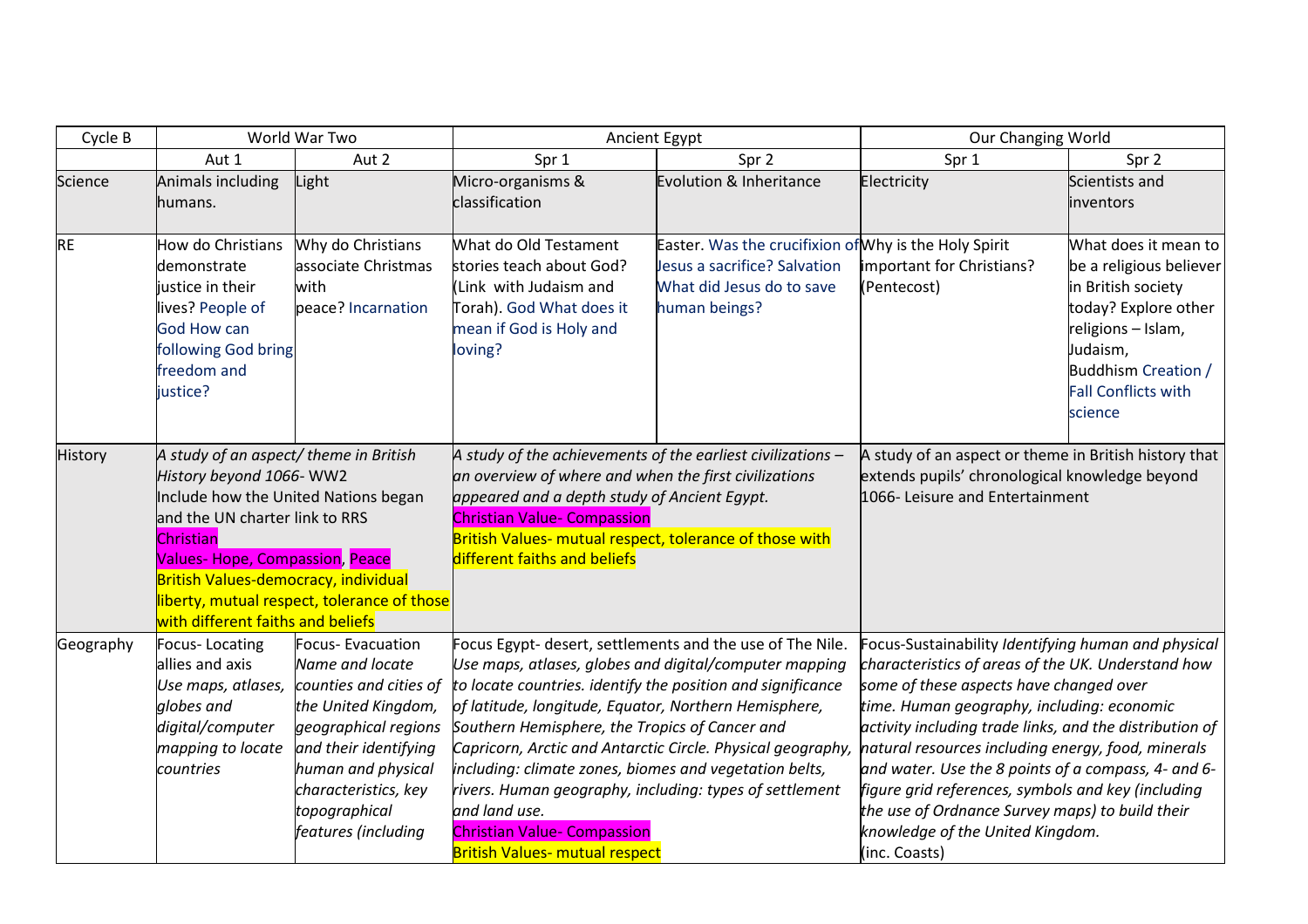|              |                                    | hills, mountains,                           |                                                 |                                                        | Christian Value-Thankfulness, Wisdom                 |                          |
|--------------|------------------------------------|---------------------------------------------|-------------------------------------------------|--------------------------------------------------------|------------------------------------------------------|--------------------------|
|              |                                    | coasts and rivers).                         |                                                 |                                                        |                                                      |                          |
|              |                                    | <b>Christian Value-</b>                     |                                                 |                                                        |                                                      |                          |
|              |                                    | <b>Service</b>                              |                                                 |                                                        | 5.5- Game Creator                                    |                          |
| Computing    | 5.2-Online Safety<br>5.4-Databases | 5.1-Coding                                  | 5.7- Concept Maps                               | 5.3- Spreadsheets                                      |                                                      | 5.7-3D modelling         |
|              |                                    |                                             |                                                 |                                                        |                                                      |                          |
|              |                                    |                                             |                                                 |                                                        |                                                      |                          |
|              |                                    |                                             |                                                 |                                                        |                                                      |                          |
| Art          | Technique-Collage                  |                                             | Techniques-pencil and                           |                                                        | Techniques-Street art and                            | Visit to a gallery (Tate |
|              | Artist-                            |                                             | charcoal for self portraits,                    |                                                        | stencils- link to another fine                       | Liverpool)               |
|              | <b>Kurt Schwitters</b>             |                                             | clay                                            |                                                        | fest/ sustainability etc                             |                          |
|              | <b>British Values-rule</b>         |                                             | Artist- David Hockney                           |                                                        | Artist- Banksy, Falko                                |                          |
|              | of law, individual                 |                                             |                                                 |                                                        | <b>Christian Value-Thankfulness</b>                  |                          |
|              | liberty, mutual                    |                                             |                                                 |                                                        | Wisdom                                               |                          |
|              | respect, tolerance                 |                                             |                                                 |                                                        |                                                      |                          |
|              | of those with                      |                                             |                                                 |                                                        |                                                      |                          |
|              | different faiths and               |                                             |                                                 |                                                        |                                                      |                          |
|              | beliefs                            |                                             |                                                 |                                                        |                                                      |                          |
| DT           | <b>Anderson Shelters</b>           | War-time food                               | Automata animals (desert animals)- cams         |                                                        | Felt Mobile Phone Cases                              |                          |
|              | <b>Christian Value-</b>            | <b>Rationing Recipes</b><br>Dig for Victory |                                                 |                                                        | Christian Value-Thankfulness, Wisdom                 |                          |
|              | Koinonia                           | <b>Christian Value-</b>                     |                                                 |                                                        |                                                      |                          |
|              |                                    | Koinonia                                    |                                                 |                                                        |                                                      |                          |
| <b>Music</b> | Classroom Jazz 1                   | Christmas                                   | <b>Ancient Egypt Songs</b>                      | Fresh Prince of Bel Air                                | Dancing in the Street                                | Blackbird                |
| French       | <b>School Life</b>                 |                                             | All in a Day                                    |                                                        | This is France                                       |                          |
| PE           | -Dance-Dance                       | Gymnastics-Pair                             | Swimming                                        | Swimming                                               | -Games-Tag Rugby                                     | -Athletics-              |
|              | <b>Styles</b>                      | composition                                 | Games-Netball                                   | Dance- Why Bully Me?                                   | -Gymnastics- Press and Go Heptathlon                 |                          |
|              | <b>Invasion Games-</b>             | <b>Christian Value-</b>                     |                                                 | <b>Christian Value-</b>                                |                                                      | -Games-Rounders          |
|              | Hockey                             | Friendship                                  |                                                 | Friendship                                             |                                                      |                          |
|              |                                    | Fitness-Circuit                             |                                                 |                                                        |                                                      |                          |
|              |                                    | Training                                    |                                                 |                                                        |                                                      |                          |
| <b>PSHE</b>  | Families &                         |                                             | Respecting Ourselves Media literacy and Digital | Money and Work Identifying Physical health and Mental  |                                                      | Growing and              |
|              | Friendships                        | and Others                                  | resilience How information                      | job interests and aspirations; wellbeing Healthy sleep |                                                      | changing Personal        |
|              | -Managing                          | -Responding                                 | online is targeted; different                   | what influences career                                 | habits; sun safety; medicines, identity; recognising |                          |
|              | friendships & peer                 | respectfully to a wide                      | media types, their role and                     | choices; workplace                                     | vaccinations, immunisations                          | individuality and        |
|              | influence                          | range of people;                            | impact                                          | stereotypes                                            | and allergies                                        |                          |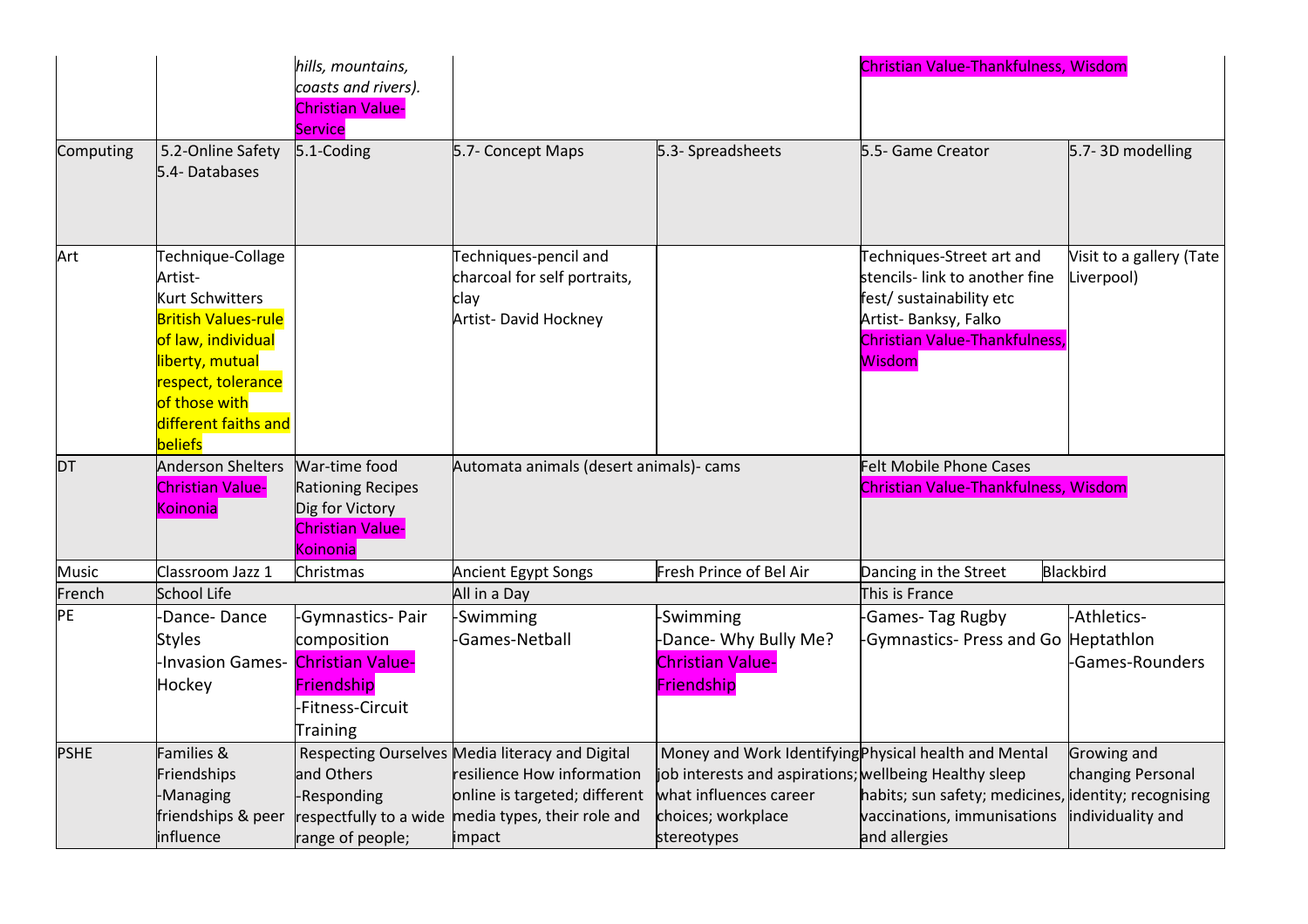|                       | Safe Relationships and discrimination<br>-Physical contact & Christian Value-<br>feeling safe<br><b>Christian Value-</b><br>Friendship,<br>respect<br><b>British Values-</b><br>mutual respect                                                         | recognising prejudice<br><b>Friendship, respect</b><br><b>British Values- mutual</b><br>respect, tolerance of<br>those with different<br>faiths and beliefs                                                                                                                                              |                                                                                                                                                                                                                                                                                                                                                                                                                                                                                                                  | Belonging to a Community<br>-Protecting the environment;<br>compassion towards others<br><b>Christian Value- Compassion</b><br><b>British Values- mutual</b><br><mark>respect</mark>                                                                                                                                                                                                                                                                                                                                                                                                                                                        | different qualities;<br>mental wellbeing<br>Keeping safe Keeping<br>safe in different<br>situations, including<br>responding in<br>emergencies, first aid<br>and FGM                                                         |
|-----------------------|--------------------------------------------------------------------------------------------------------------------------------------------------------------------------------------------------------------------------------------------------------|----------------------------------------------------------------------------------------------------------------------------------------------------------------------------------------------------------------------------------------------------------------------------------------------------------|------------------------------------------------------------------------------------------------------------------------------------------------------------------------------------------------------------------------------------------------------------------------------------------------------------------------------------------------------------------------------------------------------------------------------------------------------------------------------------------------------------------|---------------------------------------------------------------------------------------------------------------------------------------------------------------------------------------------------------------------------------------------------------------------------------------------------------------------------------------------------------------------------------------------------------------------------------------------------------------------------------------------------------------------------------------------------------------------------------------------------------------------------------------------|------------------------------------------------------------------------------------------------------------------------------------------------------------------------------------------------------------------------------|
|                       |                                                                                                                                                                                                                                                        |                                                                                                                                                                                                                                                                                                          |                                                                                                                                                                                                                                                                                                                                                                                                                                                                                                                  |                                                                                                                                                                                                                                                                                                                                                                                                                                                                                                                                                                                                                                             | Y6- Sex &<br>relationships<br>education.<br><b>Christian Value-</b><br>Friendship, respect<br><b>British Values-</b><br>individual liberty,<br>mutual respect,<br>tolerance of those<br>with different faiths<br>and beliefs |
| Global<br>Citizenship | to be British? How would you feel if<br>you needed to be evacuated?<br>during WW2? Focus on Holocaust.<br>Conflict and Peace- What were the<br>negative effects of WW2?<br>UN formed? Why was the UN charter<br>created?<br>produce from supermarkets? | someone from another country came to<br>rule our country? How would you feel if<br>Social Justice-Were people treated fairly<br>Rights and Responsibilities- How was the<br>Sustainable Development- What can we<br>learn from the Dig For Victory campaign?<br>Why is this more sustainable than buying | Identity and Belonging-What does it mean Identity and Belonging-What beliefs and practises did<br>Ancient Egyptians have which made them belong to their<br>society?<br>Social Justice- Were people treated fairly in Ancient<br>Egypt?<br>Conflict and Peace- How can we solve our DT problem<br>solving challenges as a team?<br>Rights and Responsibilities- Would you like to be an<br>Ancient Egyptian pharaoh? What rights and<br>responsibilities would this give you?<br>if you were living in a desert? | Identity and Belonging - What does it mean to be a<br>British child growing up now? Would this idea differ<br>if I asked the same question to a class in London?<br>Social Justice- Are people treated fairly in the trade<br>and production of the things you like to have?<br>Conflict and Peace-How can people make their<br>voice/ beliefs heard peacefully?<br>Rights and Responsibilities- What are your<br>responsibilities towards the Earth and<br>sustainability? What can you do to help?<br>Sustainable Development- How would you conserve waterSustainable Development - How can you act locally<br>to affect a global issue? |                                                                                                                                                                                                                              |